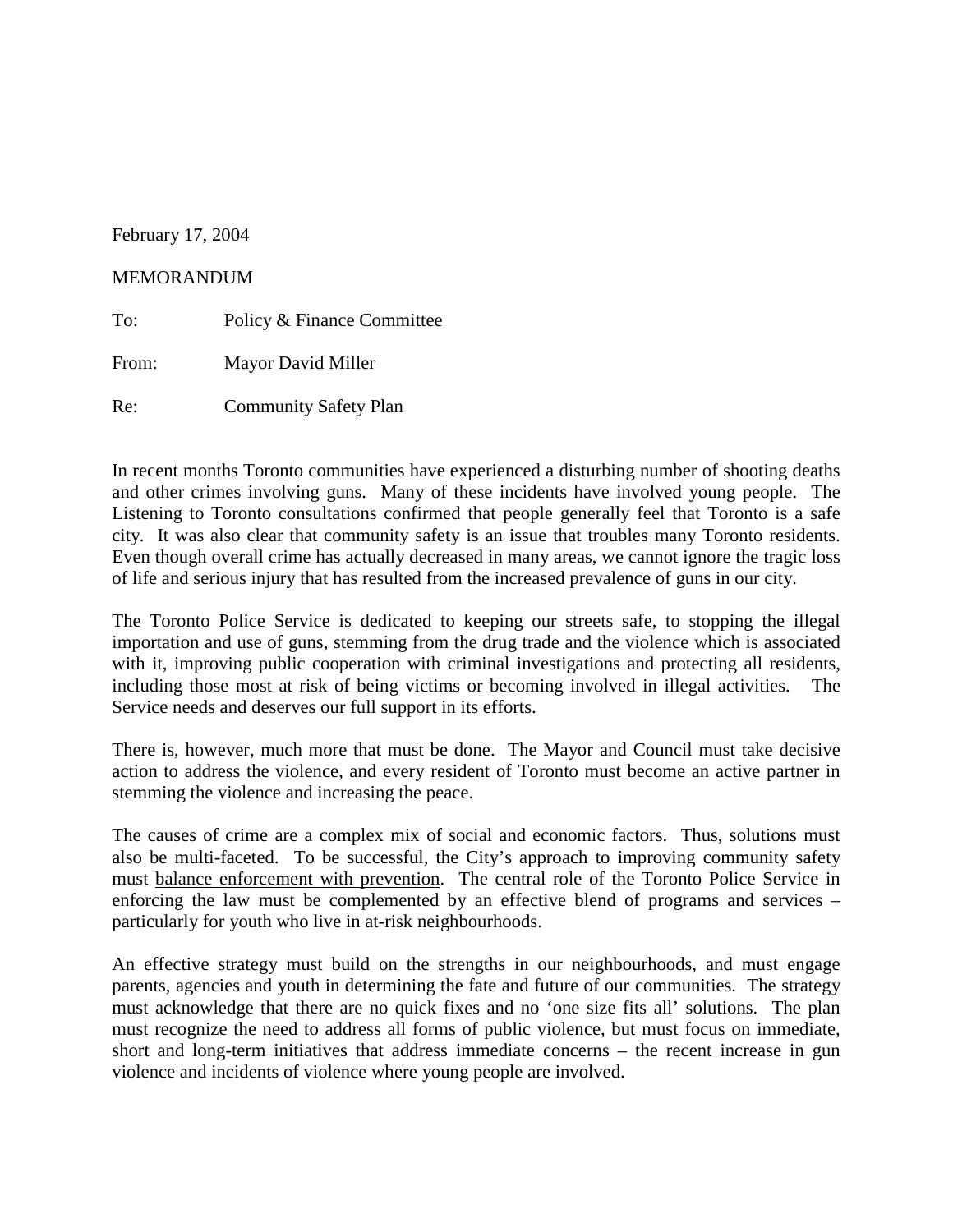Finally the plan must recognize that significantly increasing economic opportunities for young people is critical to the success of any strategy. At a recent public meeting in Malvern, a youth was quoted as saying, "It's easier to get a gun than a job". This must be a wake-up call for Council and for the public, private, and voluntary sectors to act on employment opportunities and program initiatives.

In preparing this plan, I and my staff have met with and drawn on the experience and expertise of front line city staff, police officers, community leaders, youth, residents in at-risk neighbourhoods, business owners and community agencies. We have been in contact with other levels of government and other jurisdictions from whose experience we can learn. We have met with a number of Councillors and endeavoured to incorporate their recommendations into the overall plan.

### Community Safety Plan

I am therefore proposing a Community Safety Plan and requesting that City Council, through the 2004 budget process, approve the resources needed to put it into motion.

The Community Safety Plan is a package of prevention initiatives that will act as a catalyst for civic action to improve public safety and will build on existing strengths in our communities. We will:

Establish a Mayor's Panel on Community Safety Establish a Community Safety Secretariat Develop neighbourhood action plans for key at-risk communities Target programs and services to designated at-risk neighbourhoods Fast track the development of innovative programs to combat gun use and gang involvement Engage the corporate sector in developing additional employment opportunities Advocate with senior orders of government regarding required legislation Expand the Community Crisis Response program Engage Councillors in developing or expanding community safety initiatives in their wards

### Mayor's Panel on Community Safety

This advisory group will bring together civic and community leaders to focus on solutions to gun related violence, with a particular focus on youth. The Panel will be chaired by Ontario Chief Justice Roy McMurtry. Members will include the Mayor, two City Councillors, the Attorney General of Ontario, the provincial Minister of Community Safety and Correctional Services, members of the judiciary, chairs of both school boards, as well as representatives of youth, business, labour, the media and other individuals with extensive experience and expertise in the field. The work of the Panel will include: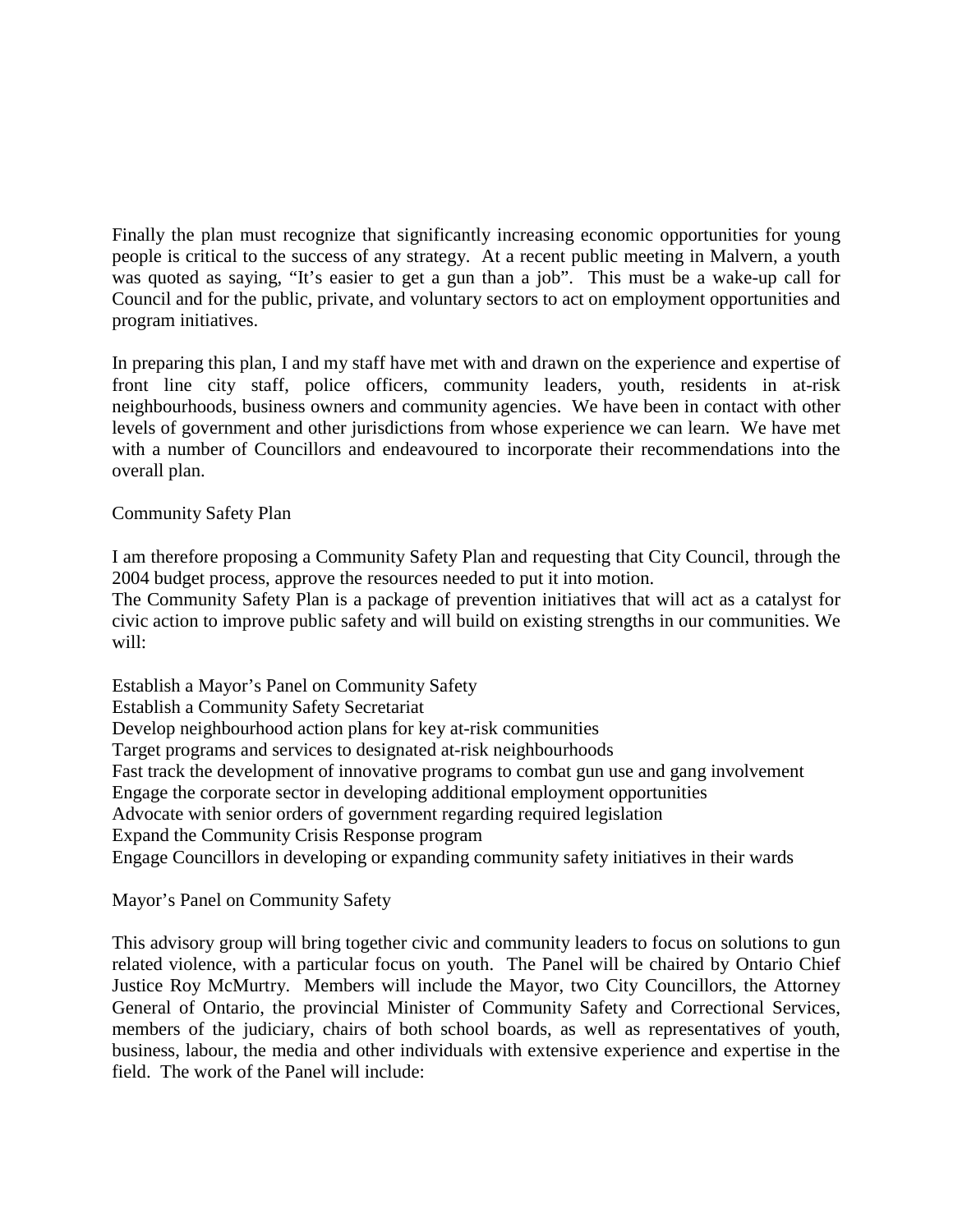a) providing expert, informed guidance to the City and other orders of government on how to enhance community safety and effectively coordinate their enforcement and prevention initiatives;

advising on the development of Neighbourhood Action Plans to ensure that resources for prevention programs and services are directed to the neighbourhoods most at risk for crime and violence, and seek public and private partnerships and funding sources for programs

in conjunction with designated neighbourhoods, developing success measures to evaluate the effectiveness of programs and recommend successful models that could be introduced into other neighbourhoods and communities

The Panel will ensure active participation by Toronto's communities and residents in developing appropriate solutions and contributing to their success, in partnership with the public, private and community-based sectors. It will also recognize the critical role and encourage the active participation of the faith communities*.*

# Community Safety Secretariat

The Secretariat, located within Community and Neighbourhood Services, will support the work of the Mayor's Panel on Community Safety and City Council, co-ordinate the initiatives it recommends and co-ordinate the components of the overall Community Safety Plan.

The Secretariat will, in collaboration with residents and local agencies, develop and implement neighbourhood action plans in identified at-risk neighbourhoods. The Secretariat will also share information with Councillors as the City develops neighbourhood specific initiatives.

The Mayor will request that the Toronto Police Service designate a senior officer to act as an ongoing liaison to the Secretariat.

Specific functions of the Secretariat would include:

working with City departments, agencies boards and commissions to ensure that sufficient resources are allocated for programs and services in at-risk communities and that those services are provided in a co-ordinated, effective manner, and to identify employment, job training and or internship opportunities for youth;

develop neighbourhood action plans, in collaboration with residents, community leaders and local agencies (see #3 below)

building productive relationships with community agencies, ethno-racial groups, businesses, faith groups, service clubs and other organizations to collaboratively address community safety issues;

facilitating ongoing community dialogue, input and reporting out on the progress the City is making on community safety.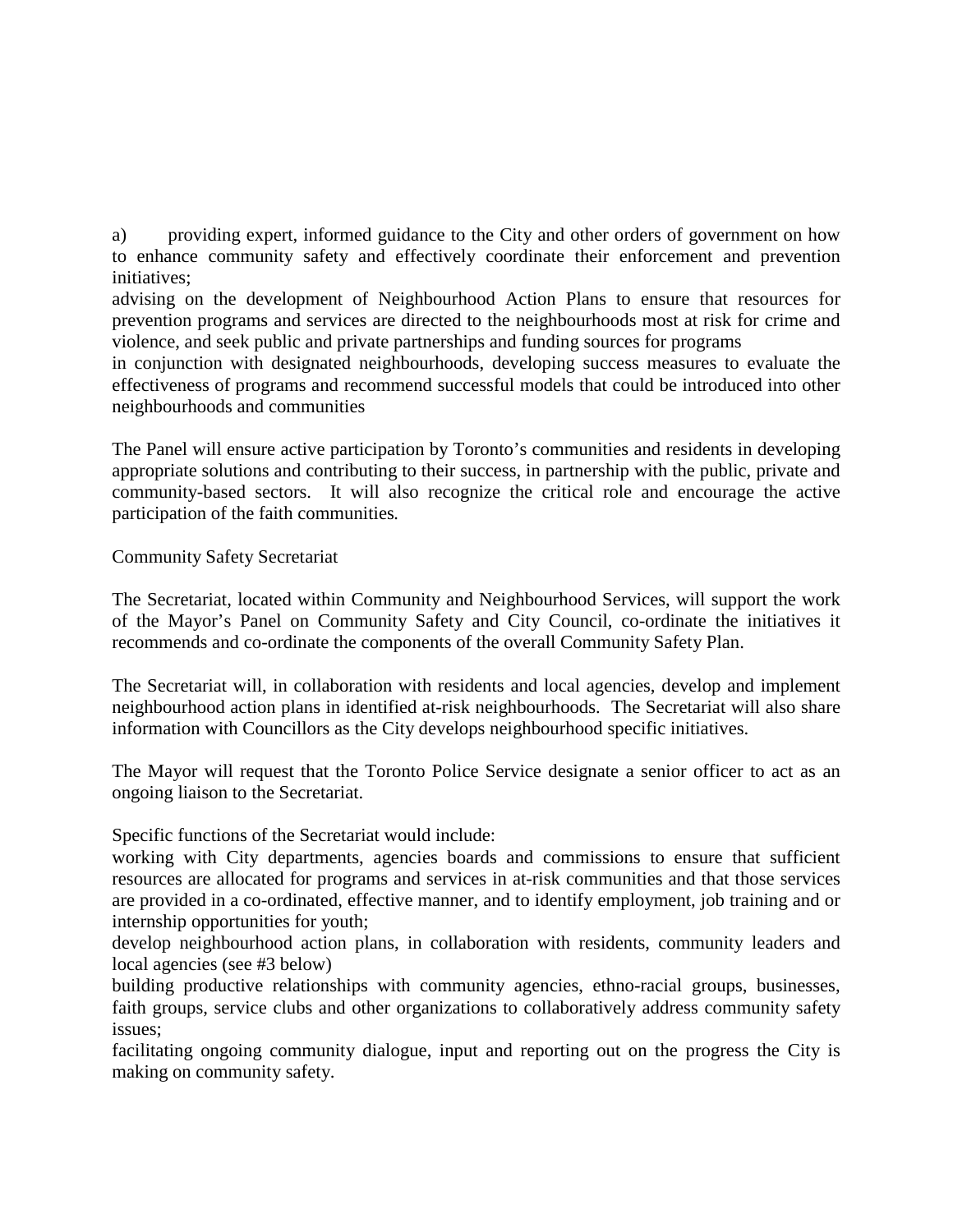linking with other levels of government and jurisdictions on community safety issues, such as the FCM Standing Committee on Crime Prevention, the National Crime Prevention Centre and the International Centre for the Prevention of Crime

Develop neighbourhood actions plans for key at-risk communities

The Listening to Toronto sessions sent several clear messages to Council, one of which was "spend for impact". In keeping with this recommendation, specific neighbourhoods have been identified as at-risk, requiring focussed attention and targeting of resources. The neighbourhoods identified are strong, resilient communities where residents and community groups are actively working to improve the quality of life in the area. Residents are proud of their community, however a recent increase in gun-related incidents, has adversely affected their sense of safety and the community's image.

To assist these communities, neighbourhood action plans will be developed in collaboration with residents, community leaders and local agencies. The action plans will include targeted programs and services, innovative programs to combat gun and gang involvement and specific initiatives to increase economic opportunities. The first designated neighbourhood will be Malvern in Scarborough, followed by Jamestown in Etobicoke and Jane-Finch in North York.

# **Targeted City programs and services in designated at-risk neighbourhoods**

The targeted programs and services will support existing community based initiatives and will build on the pride, resilience and commitment of residents to improve the image and quality of life in these communities. The initiatives will include:

targeted implementation of some of the programs funded through the Ontario Works Incentives, e.g. "Youth Cents", Youth Safety Community Forums, etc.

developing job placement, private sector training partnership and training programs that provide marketable job skills to youth who are out of school and out of work; and

increasing co-ordination of outreach workers and service planning

encouraging private sector investment in these neighbourhoods

Innovative City programs to combat gun and gang involvement

a case management approach to enable individual youth to disengage from gang activity. Supports might include income maintenance, skills training, housing re-location, educational alternatives, counselling and court liaison, and

a comprehensive system of referral and diversion programs as envisioned in the Youth Criminal Justice Act, drawing on the experience of the Youth Referral Program and youth justice council*.*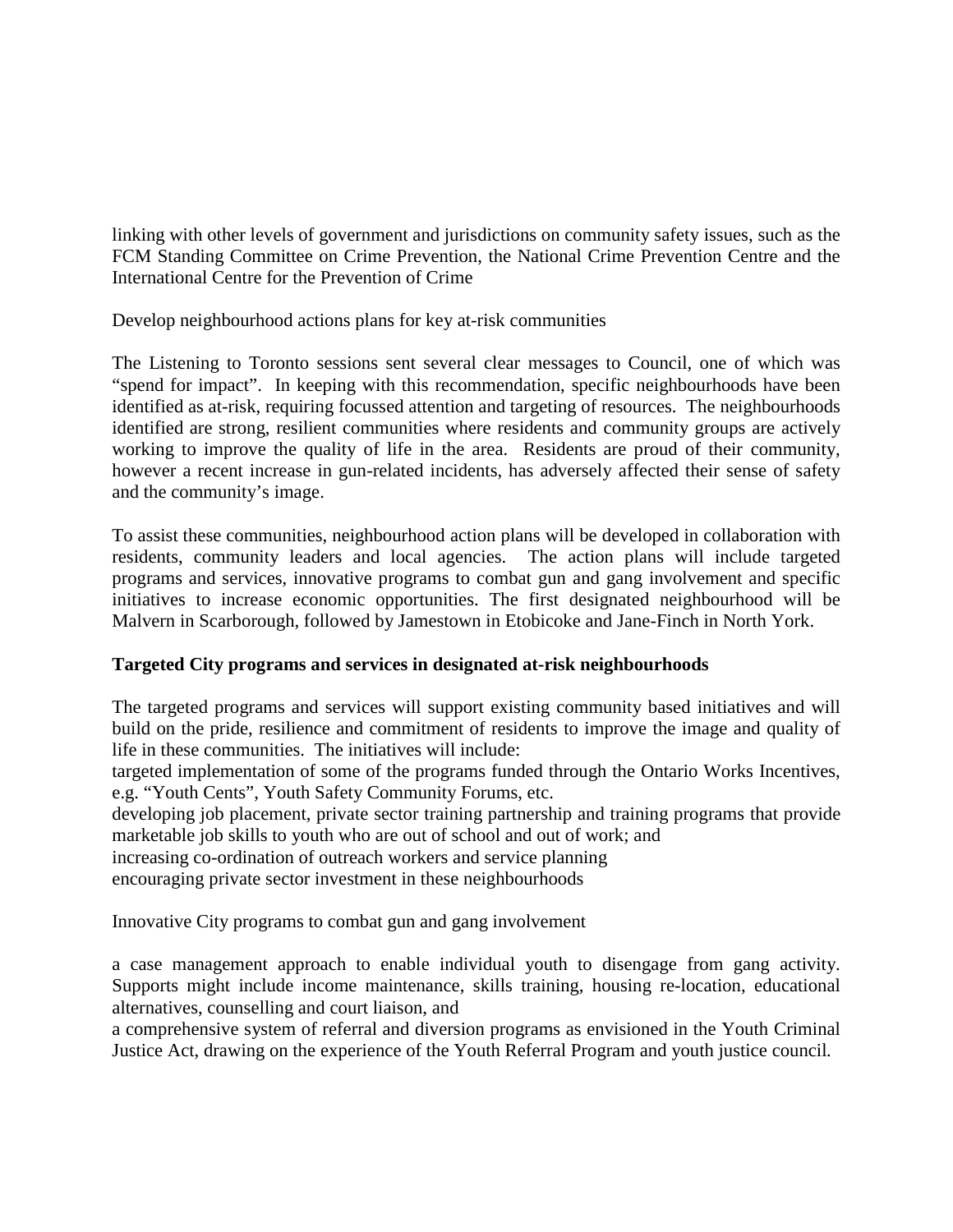Develop employment opportunities

The Secretariat will engage business – both small and large – to help develop employment, internship, and training opportunities for young people living in at-risk neighbourhoods.

Advocate with senior orders of government

The Mayor will convene a meeting with the provincial Attorney General and Minister of Community Safety and Correctional Services, and the federal Minister of Justice to discuss gun control, a gun amnesty and the enactment and endorsement of legislation and sentencing provisions which would deter the importation, possession and use of illegal firearms. The meeting will include Councillors, the Chief of Police and other relevant federal and provincial Ministers.

Community Crisis Response program

This program will be expanded to work with community organizations to provide immediate assistance to neighbourhoods coping with violent crimes and other traumatic occurrences and to support longer-term community development. A Community Crisis Fund will be available to support neighbourhood response initiatives.

Ward Specific Community Safety Initiatives

Many Councillors already have developed innovative community safety initiatives, in conjunction with residents, local police divisions and community organizations. Other Councillors are interested in developing similar programs. The Secretariat would provide support to Councillors by providing information on community safety models, and advice on available resources. The Mayor will request that the Toronto Police Service assign a police officer from each division to assist local Councillors in the development and/or expansion of community safety programs.

Recommendations

Specifically, I am recommending that: City Council adopt the proposed Community Safety Plan;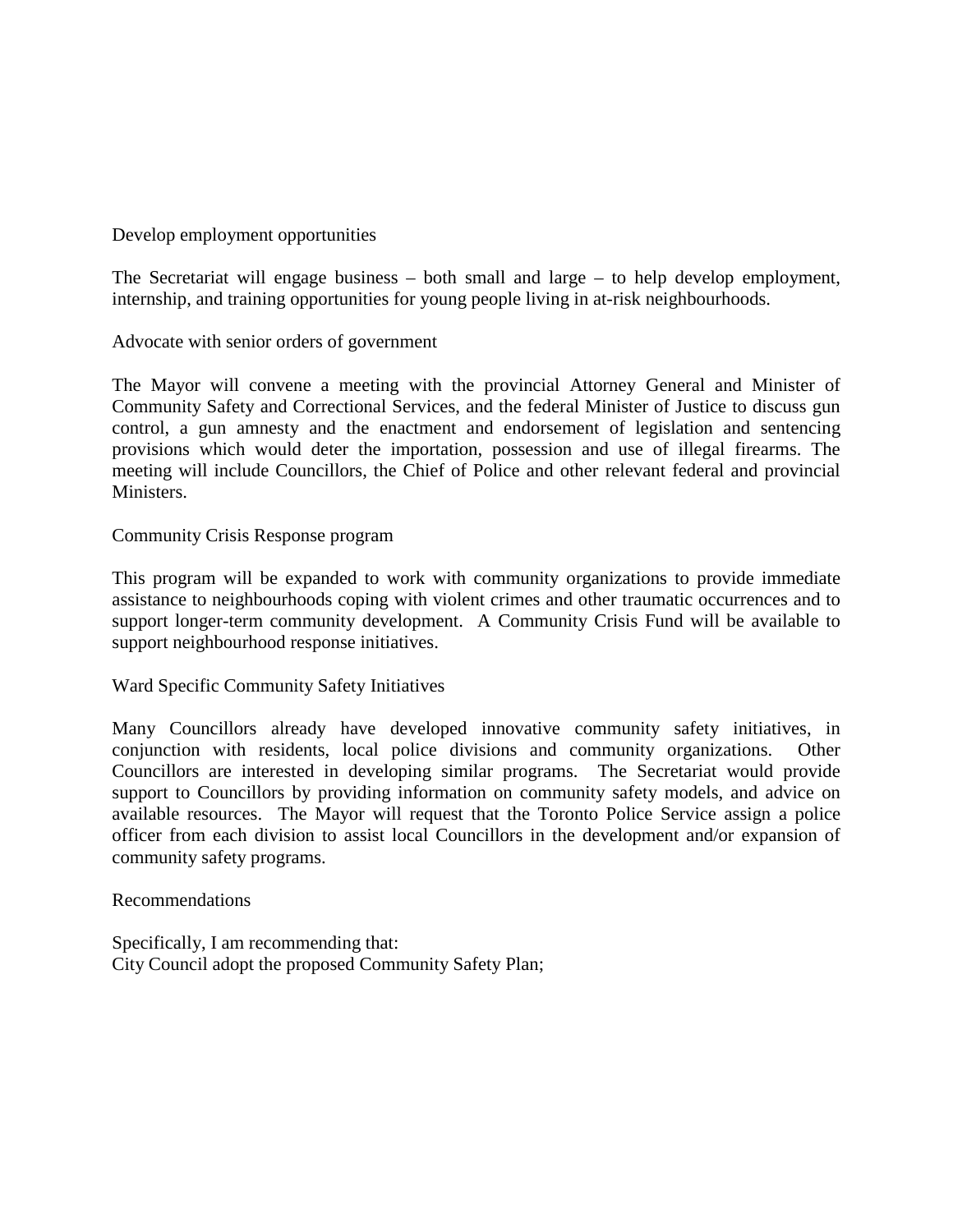The Commissioner of Community and Neighbourhood Services be directed to report to Budget Advisory Committee, as part of the 2004 budget process, to establish the Community Safety Secretariat and related programs.

Mayor David Miller

**Attachment** 

Executive Summary Mayor's Report to Policy and Finance Committee – Community Safety Plan

Following January's Policy and Finance Committee meeting, at which the Mayor's office assumed direction of the work of the Community Safety Task Force, the Mayor set out to prepare a plan to address current safety and crime issues in the city.

The Mayor will ask Council to invest strategically in key communities and neighbourhoods that are seen to be "at-risk", and to ensure that the City's approach to improving community safety is driven by a balance of prevention and enforcement.

The Mayor's Community Safety Plan includes:

Establishment of a Mayor's Advisory Panel on Community Safety, to be chaired by Ontario Chief Justice Roy McMurtry. The advisory panel will include the provincial Attorney General and Minister of Community Safety and Correctional Services, members of City Council, civic and community leaders with relevant experience, who will focus on solutions to gun-related violence.

Establishment of a Community Safety Secretariat, to be located within Community and Neighbourhood Services. The secretariat will ensure a coordinated approach to safety and anticrime work involving the City of Toronto. The Mayor will request that the Toronto Police Service designate a senior officer to act as an ongoing liaison to the Secretariat.

Development of neighbourhood action plans in consultation with residents, community leaders and local agencies. This will be one of the key functions of the secretariat. Coordinated action